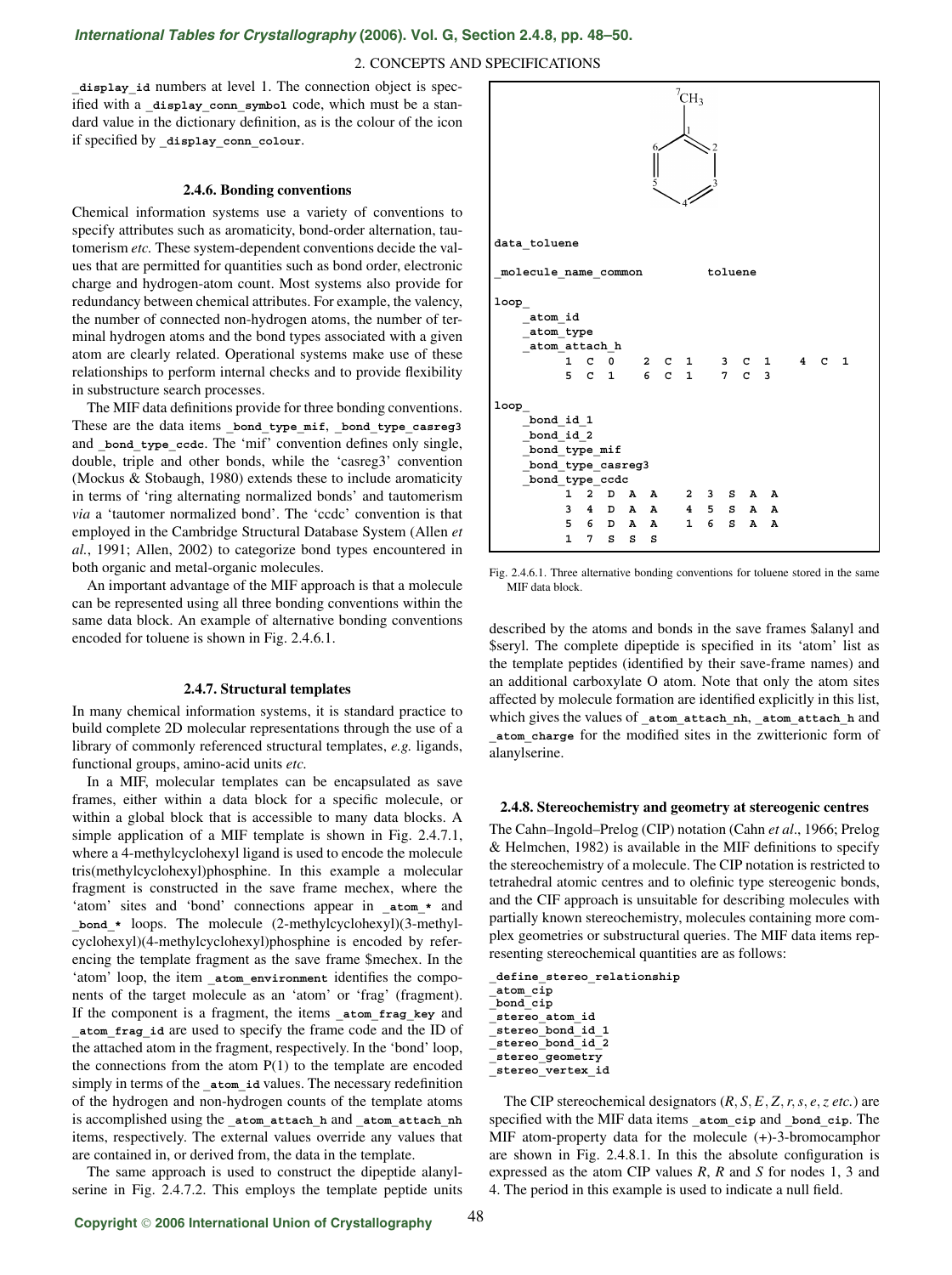

Fig. 2.4.7.1. MIF representation of (2-methylcyclohexyl)(3-methylcyclohexyl)- (4-methylcyclohexyl)phosphine using a single global save frame that encapsulates the structure of methylcyclohexane, together with 'external' referencing of save-frame atoms in **\_atom\_** and **\_bond\_** loops.



Fig. 2.4.7.2. MIF representation of the dipeptide alanylserine constructed using alanyl and seryl templates encapsulated in global save frames.